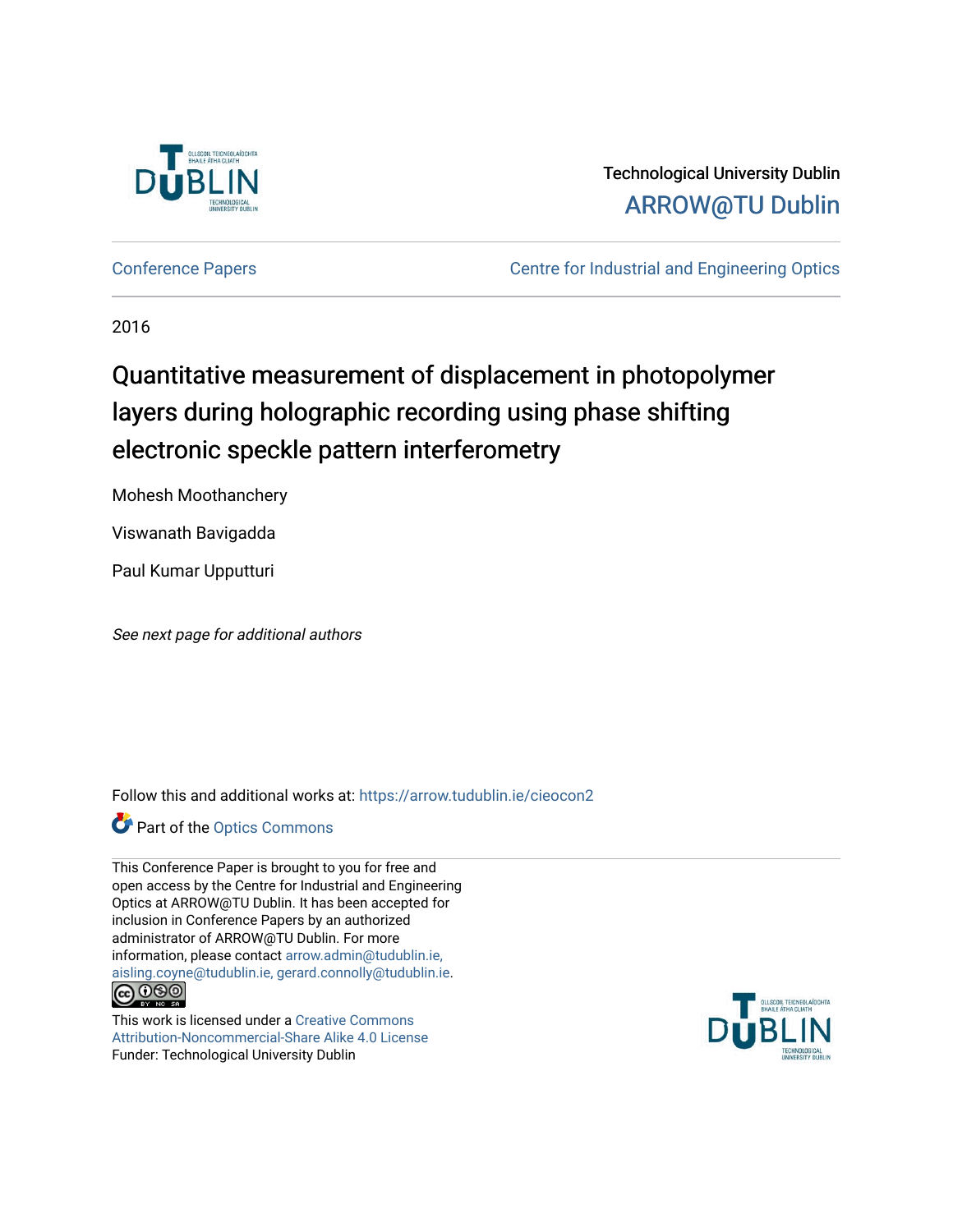# Authors

Mohesh Moothanchery, Viswanath Bavigadda, Paul Kumar Upputturi, Manojit Pramanik, Vincent Toal, and Izabela Naydenova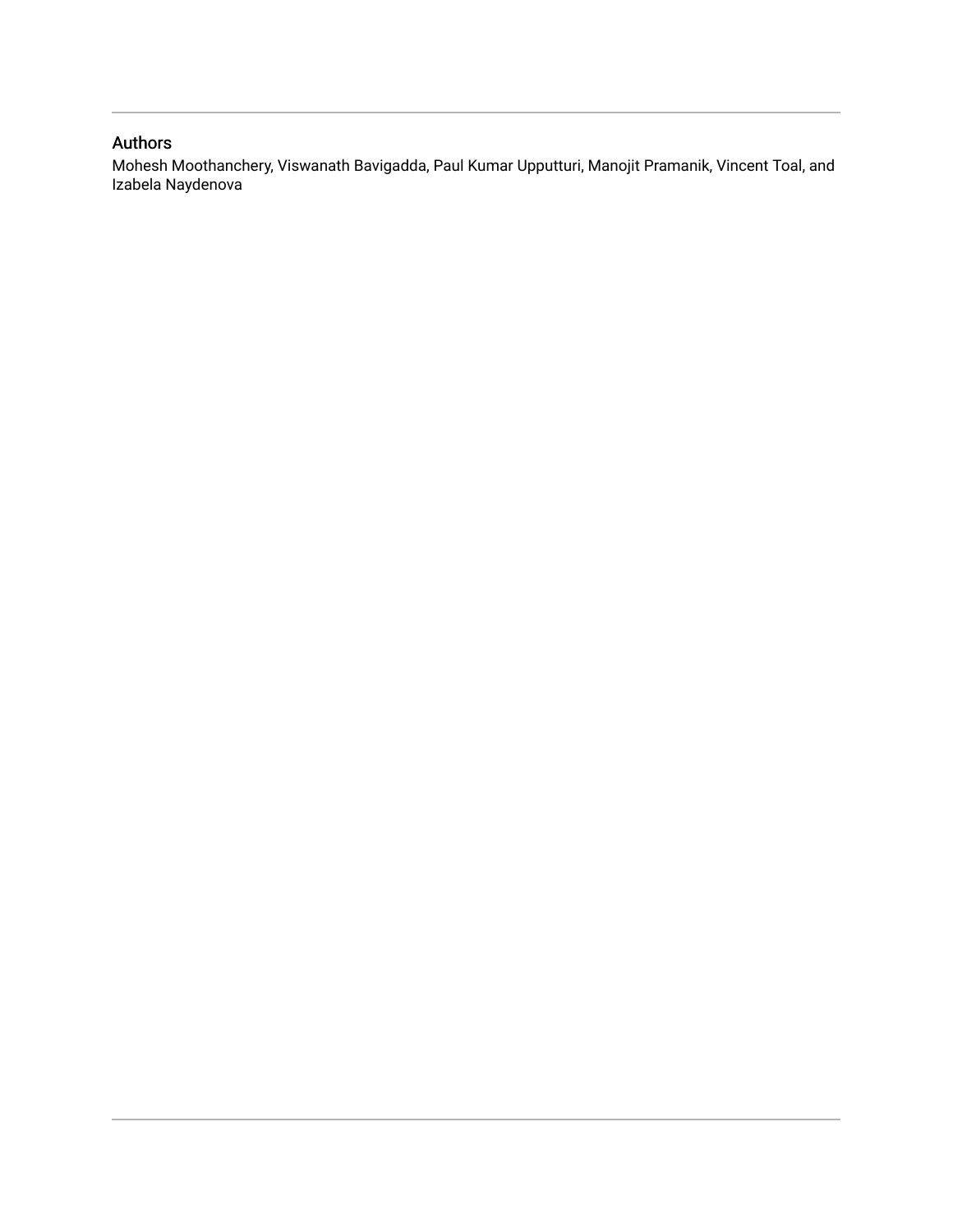# **Quantitative measurement of displacement in photopolymer layers during holographic recording using phase shifting electronic speckle pattern interferometry**

Mohesh Moothanchery<sup>a,b</sup>,Viswanath Bavigadda<sup>a</sup>, Paul Kumar Upputturi<sup>b</sup>, Manojit Pramanik<sup>b</sup>, Vincent Toal<sup>a,[\\*](#page-2-0)</sup>, Izabela Naydenova<sup>a,[†](#page-2-1)</sup>

<sup>a</sup>Centre for Industrial & Engineering Optics, Dublin Institute of Technology, Dublin, Ireland <sup>b</sup>School of Chemical and Biomedical Engineering, Nanyang Technological University, Singapore

#### **ABSTRACT**

The aim of this study is to determine the displacement profile due to shrinkage in acrylamide-based photopolymer layer during holographic recording. Using phase shifting electronic speckle pattern interferometry the displacement at each pixel in the image of the object is measured by phase shifting technique so that a complete displacement profile of the object can be obtained. It was observed that the displacement profile is Gaussian and resembles to the profile of the recording beam. We observed an increase in shrinkage from 2 µm at 20 seconds of recording to 7.5 µm after 120 seconds of recording. The technique allows for real time measurement of the shrinkage profile.

**Keywords:** Holography, interferometry, photopolymer, shrinkage

## **1. INTRODUCTION**

Photopolymers are under investigation for applications including LCD displays<sup>1</sup>, holographic data storage<sup>2-4</sup>, holographic optical elements<sup>5</sup> and sensors<sup>6,7</sup> because of their easy processing, high photosensitivity, relatively high refractive index contrast and reasonable cost. Polymerisation induced shrinkage is one of the main reasons why photopolymer materials are not widely used in some holographic applications. The aim of this study is to evaluate the change in displacement profile due to shrinkage during holographic recording using speckle interferometry. Shrinkage occurring in an acrylamide based photopolymer developed at the Centre for Industrial and Engineering Optics<sup>8</sup> has been previously determined using real time holographic interferometry, a non-destructive technique that measures small static or dynamic changes occurring in an object<sup>9,10</sup>. Shrinkage in photopolymer layers has also been determined<sup>11,12</sup> by measuring the shift in the angular position of the Bragg peak. The ability to measure in-plane and out of plane displacement components independently of each other makes Electronic speckle pattern interferometry (ESPI) a suitable technique for determining whole field surface deformations.

Electronic Speckle Pattern Interferometry (ESPI), also known as DSPI or TV holography, is a whole-field, non-contact, high-sensitivity tool widely used for deformation and shape measurements of rough surfaces<sup>13-19</sup>. It allows real-time visualization of deformation fringes which can provide qualitative deformation information. Fringe counting technique gives information regarding real time shrinkage but it could not produce complete phase information relating to object deformation. The quantitative phase contours can be obtained by adopting multiple frame methods such as phase shifting methods or single frame methods such as Fourier / Hilbert transform methods. Phase shifting techniques can provide highly accurate quantitative data about object displacement and hence they have been widely used $20-27$ . The displacement at each pixel in the image of the object is measured by phase shifting technique so that a complete displacement profile of the object

<span id="page-2-0"></span> $E$ -mail: [vincent.toal@dit.ie](mailto:vincent.toal@dit.ie)

<span id="page-2-1"></span><sup>&</sup>lt;sup>†</sup> E-mail: [izabela.naydenova@dit.ie](mailto:izabela.naydenova@dit.ie)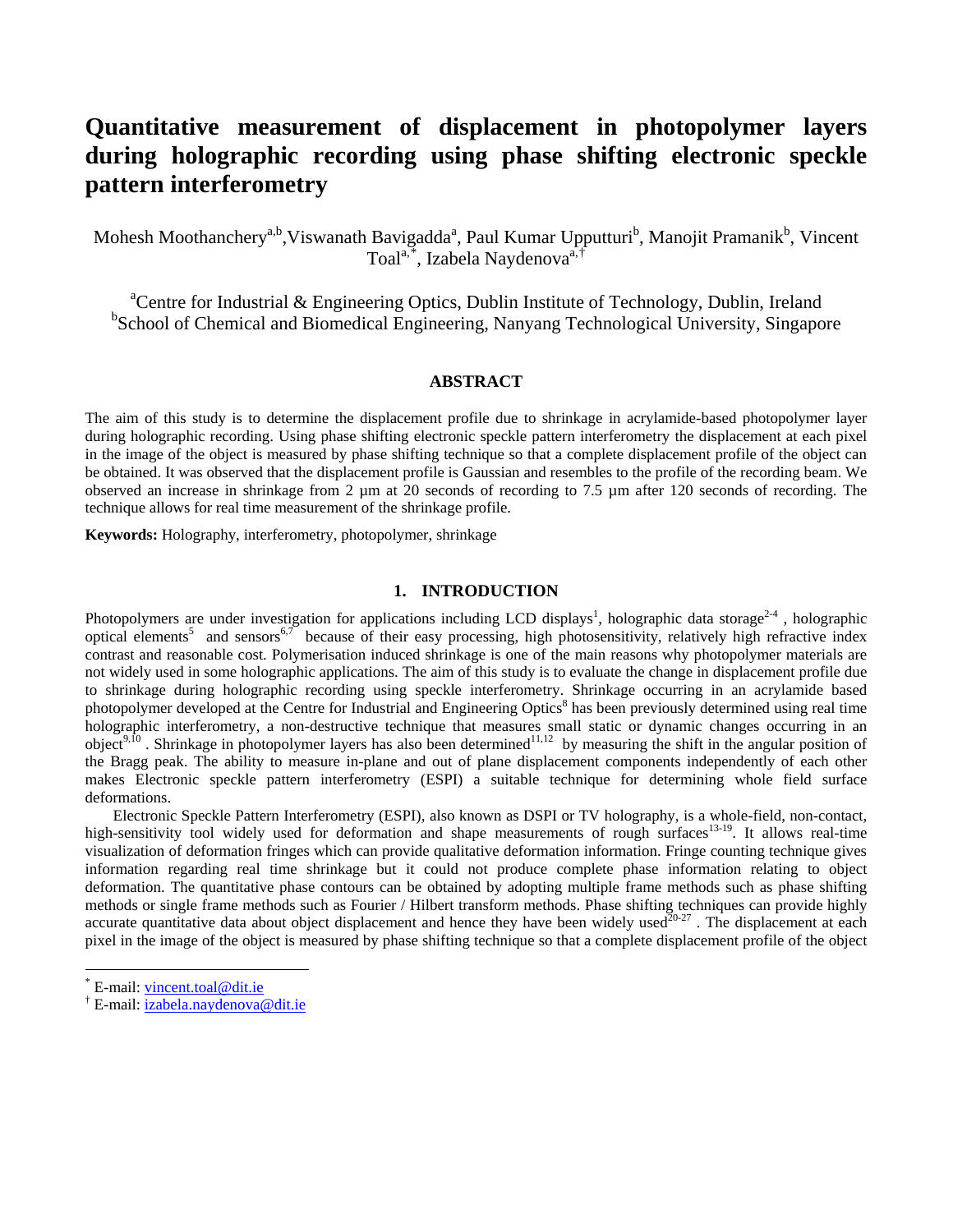can be obtained. Temporal phase shifting methods, in which a PZT mirror in the reference beam is moved, is one of the most common techniques for introducing phase shift<sup>13-18</sup>. In our current work, we present whole field displacement profiles due to shrinkage in an acrylamide based photopolymer layer during holographic recording. The shrinkage is measured using a (5, 5) phase shifting algorithm. The displacement at each pixel in the image of the object is measured so that a complete displacement profile of the object can be obtained. The ESPI measurement system, the real-time fringes due to shrinkage and quantitative whole field profiles of the photopolymer film are presented.

#### **2. EXPERIMNTAL PROCEDURES**

#### **2.1 SAMPLE PREPARATION**

A green sensitive photopolymer layer was prepared as described in<sup>8</sup>. Briefly,  $0.6$  g of acrylamide monomer was added to 17.5 ml stock solution of polyvinyl alcohol (20% wt). Then 2 ml of triethanolamine was added. To this solution 0.2 g of *N*, *N*-methylene bisacrylamide and finally 4 ml of Erythrosine-B dye was added (0.11% wt. water stock solution). 0.4 ml of photopolymer solution was spread on a 25 mm  $\times$  35 mm glass plates. The samples were allowed to dry for 24 hours. The sample thickness after drying was approximately  $160\pm3 \,\mu$  m.

## **2.2 EXPERIMENTAL TECHNIQUE**



Fig. 1. Schematic of the Electronic speckle pattern interferometry (ESPI) system

The ESPI system is as shown in Fig. 1. It utilizes a red He- Ne laser (632.8 nm) to which the photopolymer layer has a negligible sensitivity. An Erythrosine B sensitized photopolymer film (ErB sample) is the object under study in this system. The photopolymer substrate is the glass plate coated with non-reflective paint to prevent back reflection of light from the glass substrate. Similarly a glass plate coated with reflective paint was attached to a piezoelectric transducer whose motion was controlled by a programme designed in LabView. The beam reflected from the Erythrosine B sample (object beam) and the beam partially reflected from a glass plate attached to a piezoelectric transducer (PZT) (reference beam) were allowed to interfere and the interference pattern was captured by a CMOS camera. The field of view of the camera was 25 mm. The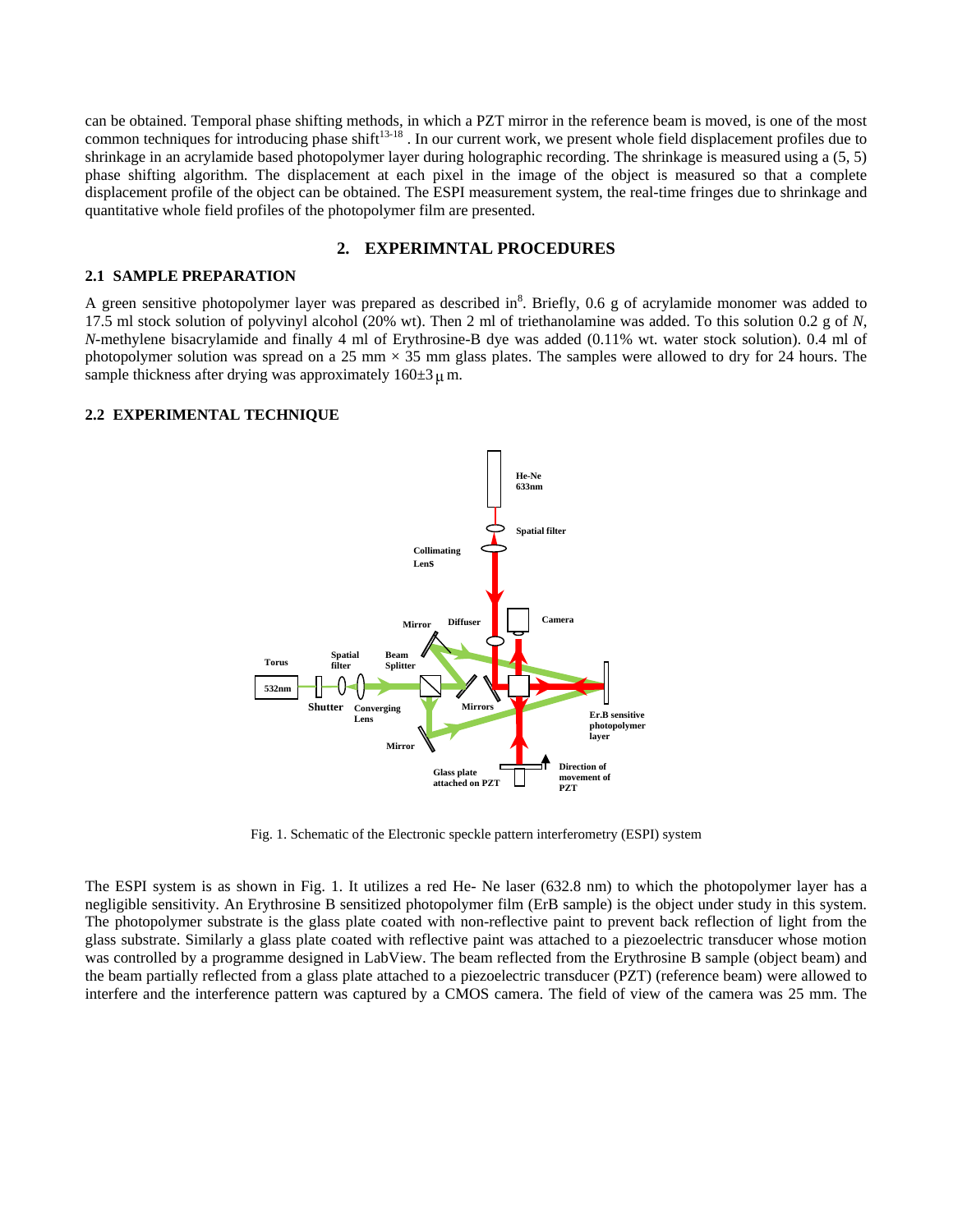optical path length difference of the two arms in the interferometer was 11 cm. After recording the reference frame and phase shifted specklegrams the photopolymer layer was then polymerised using a green beam and phase shifted speckle patterns corresponding to shrinkage in the object position were obtained. The holographic recording was carried out at 532 nm wavelength using a standard two beam interferometric set up as shown in Fig. 1. The output of a Torus laser was spatially filtered, expanded, collimated and split into two beams which were recombined at the sample under study. The spatial frequency of the recorded interference pattern was 1000 lines/mm. A constant phase difference of  $\pi/2$  between consecutive frames was introduced by changing the input voltage to the PZT. These phase shifted specklegrams were used to obtain the wrapped phase map.

#### **3. EXPERIMENTAL RESULTS**

The prepared sample as discussed in Section.2.1 was mounted in the ESPI system as shown in Fig. 1. The polymer film was exposed to green (532 nm) beams for different exposure times in a controlled manner. The shrinking of the film results in visible speckle fringes as shown in Fig. 2a. For quantitative phase analysis, temporal phase shifting method was used. Here the PZT was calibrated for a known phase shift of  $90^{\circ}$  at red-wavelength (632.8 nm). Before exposure, 5 phase shifted frames were stored for the initial state of the film, and then the film was exposed for a predetermined time interval. After that another 5 phase shifted frames were captured and stored. This procedure was repeated for different exposure time intervals. The phase maps corresponding to the sample surface before and after exposure were calculated using a 5-frame algorithm. The error-compensating 5-step phase evaluation equation was used as introduced in $^{25\text{-}27}$ .

$$
\phi = \tan^{-1} \left[ \frac{2(I_4 - I_2)}{I_1 - 2I_3 + I_5} \right] \tag{1}
$$

Where,  $I_1, I_2, I_3, I_4, I_5$  are the intensities of the phase shifted frames corresponding to phase steps of  $-\pi$ ,  $-\frac{\pi}{2}$ ,  $0, \frac{\pi}{2}$ ,  $\pi$ 



Fig. 2. Phase stepped speckle fringes (a) 0° (b) 90° (c) 180° (d) 270° (e) 360° (f) wrapped phase map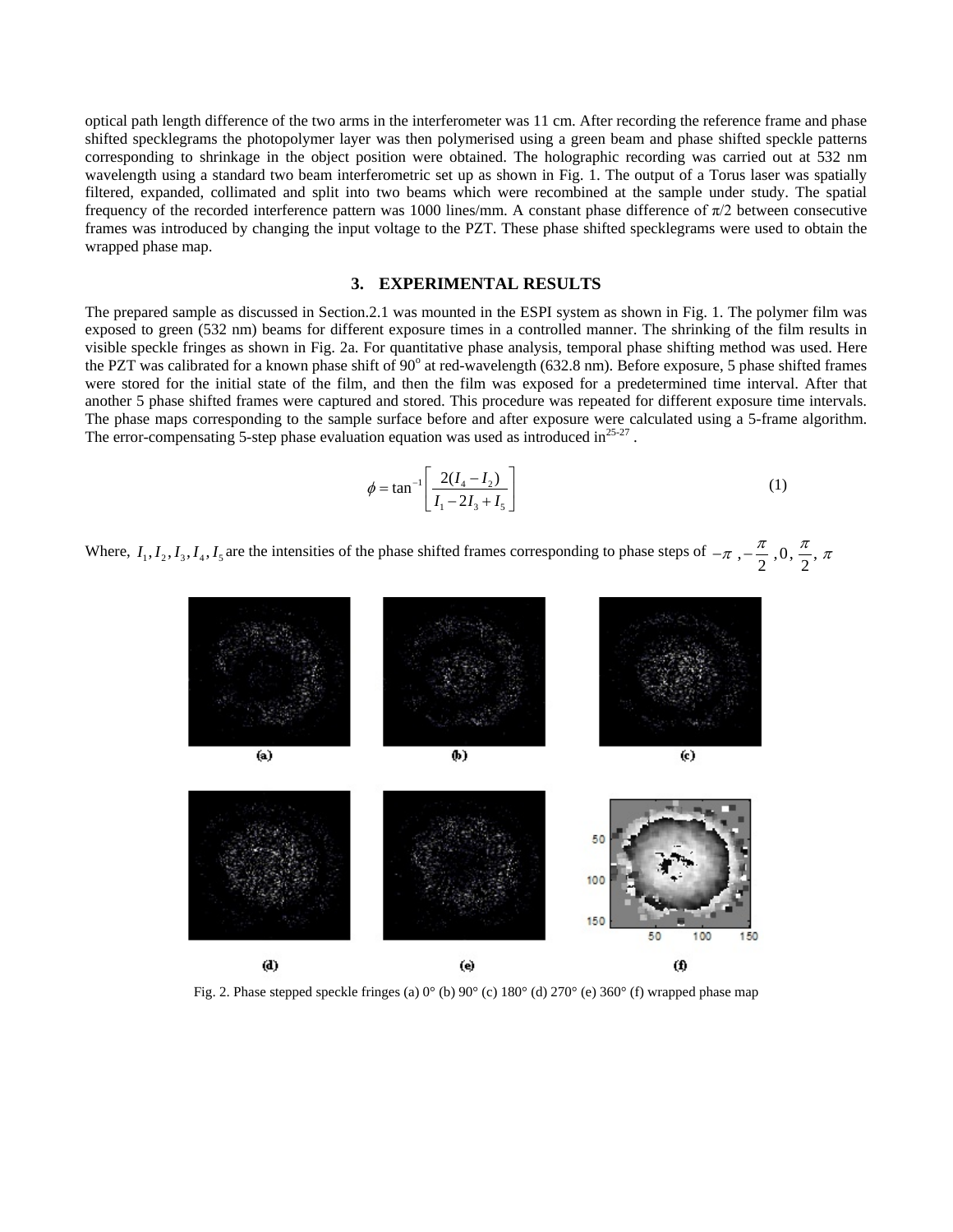Figs. 2 (a-e) show the five phase shifted frames obtained after holographic recording for 120 s seconds with total intensity of both beams 10 mW/cm<sup>2</sup>. The layer thickness was 160 $\pm$ 3 µm and it was 1.3 cm in diameter. The phase map calculated from these 5 phase shifted frames is shown in Fig. 2(f). The phase values corresponding to each pixel within the image are wrapped between  $-\pi$  and  $+\pi$  due to the nature of the arctangent function that has been used for phase calculations. The wrapped phase map contains  $2\pi$  phase discontinuities. But, in reality the phase is continuous. Thus, to make the wrapped phase continuous a 2D unwrapping algorithm was used. The process of removing these  $2\pi$  phase steps is called phase unwrapping or integrating the phase<sup>28, 29</sup>. The most common method of unwrapping is by scanning pixels sequentially along a row or column. Wherever the phase jumps are detected, an offset of  $2\pi$  is either added to or subtracted from the pixel's phase value depending on the sign of the jump. Starting at the top of any column in the phase map the offset is set to zero. Scanning down the pixels in the column, the phase jumps are examined by calculating the phase difference between adjacent pixels. The wrapped phase maps before and during exposure were unwrapped using the 2D-SRNCP unwrapping algorithm<sup>30</sup> in order to obtain smooth phase maps. The 2D SRNCP algorithm belongs to the class of quality guided path algorithms. In order to prevent error propagation, this algorithm will unwrap the highest quality pixels with highest reliability values first and lowest quality pixels with lowest reliability value last. The reliability of a pixel in this algorithm is defined based on the second differences (meaning difference of phase gradients) between a pixel and its neighbours. By using second differences of phase values of the adjacent pixels, detection of inconsistencies in the phase map can be improved. The 2D SRNCP algorithm follows non-continuous or discrete paths for unwrapping. The phase maps still contain some errors which cannot be detected, but the algorithms are very robust in practice compared to continuous path unwrapping algorithms. The two unwrapped phase maps corresponding to the sample surface before and after exposure to green light were subtracted from one another in order to get the displacement profile due to shrinkage in the photopolymer.



Fig. 3. Unwrapped phase map (a) before exposure, (b) after 80s exposure, (c) shrinking phase obtained by subtracting 3(a) and 3(b).

The unwrapped phase map of the wrapped image [Fig. 2(f)] is shown in Fig. 3(b). The phase value at each pixel lying in the range  $[-\pi, +\pi]$  is represented by a grey level within the dynamic range of the CMOS camera enabling display of the phase map as a gray level image. The dark pixels correspond to a phase value of  $-\pi$  and white pixels which are saturated correspond to phase value of  $+\pi$ . The unwrapped phase map of the photopolymer before exposure is shown in Fig. 3 (a).

In order to determine shrinkage in photopolymer layers the phase map corresponding to the time of recording, in this case 80 sec, was subtracted from that before recording. The resulting unwrapped phase map is shown in Fig. 3(c). From the subtracted phase map, a 3D displacement map of shrinkage can be calculated

$$
\Delta d = \left(\frac{\lambda}{4\pi}\right)\phi\tag{2}
$$

where,  $\Delta d$  - shrinkage in photopolymer layer;  $\lambda$  - wavelength of laser ;  $\phi$  -unwrapped phase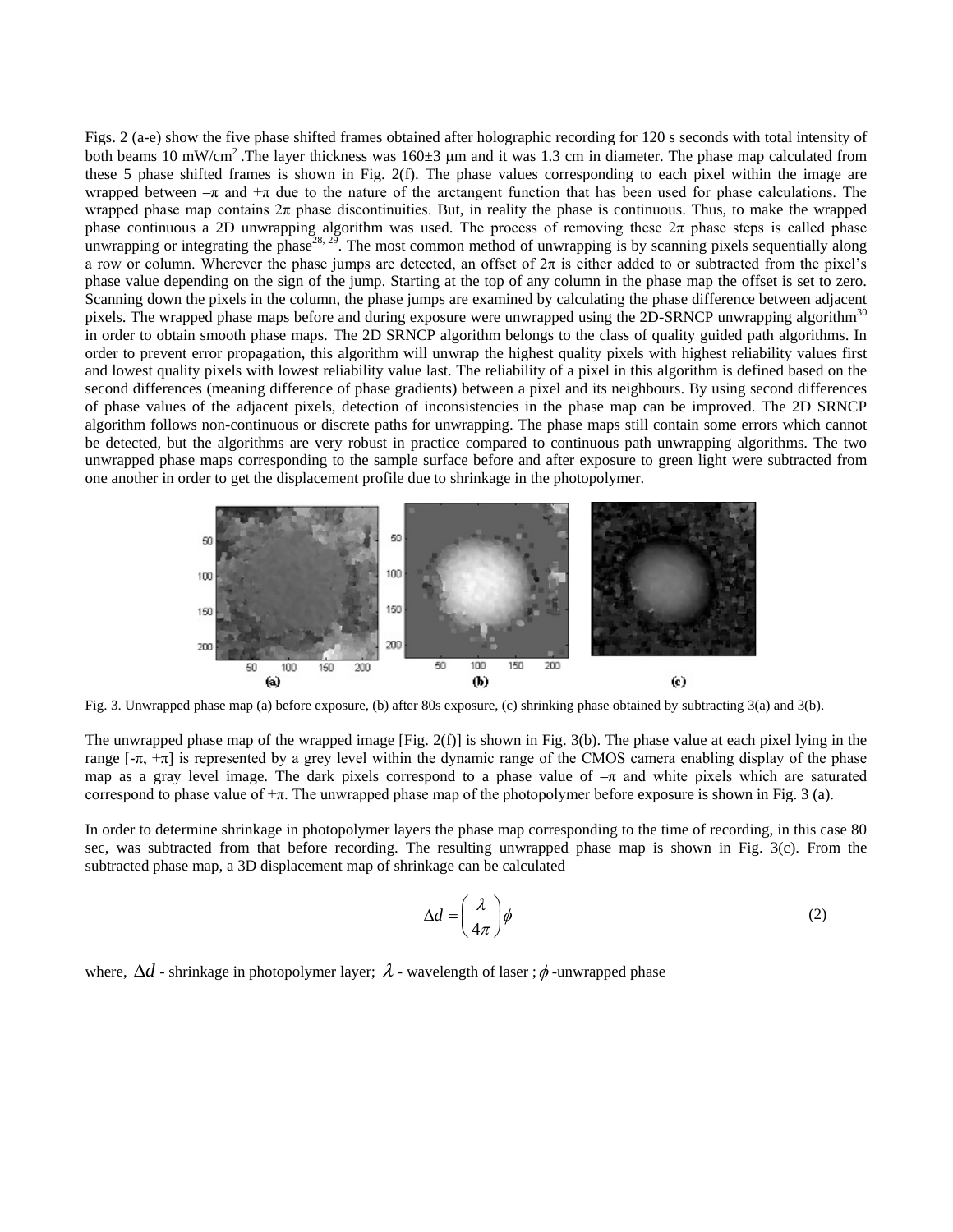

Fig. 4. A 3D map of the absolute shrinkage photoinduced in a  $160\pm3$  µm thick sample after holographic exposure for (a) 20s (b) 60s (c) 120s. Recording intensity was 10 mW/cm2 .

Figs. 4 (a -c) show the shrinkage measured 20 s, 60 s, and 120 s after the start of holographic recording with two beams with total intensity of 10 mW/cm<sup>2</sup> in a 160 $\pm$ 3 µm layer. It can be see that the shrinkage increases with exposure time. Fig. 4(d) shows the line profile of shrinkage for the three different phase maps. We can clearly see from the line profile that the shrinkage is around 2 µm after 20 sec of recording. With increasing time at around 60 s the maximum shrinkage of around 5.5 µm and at 120 s it is 7.5 µm. In the displacement maps 100 pixels corresponds to 7 mm. The line profiles in Fig. 4(d) present the shrinkage values across the middle of the 3D map. From these lines it can be seen that the shrinkage is non uniform across the illuminated area that was studied, with maximum shrinkage observed at the centre of the spot. This could be explained by the higher intensity in the centre (the recording beams had a Gaussian profile) and by the fact that there will be an influx of monomer molecules from the unpolymerised regions outside the illuminated spot. It could also be observed that the dynamics of the shrinkage in the midlle and at the edges of the illuminated spot are different. A detailed analysis of the data is currently being caried out and will be published elsewhere.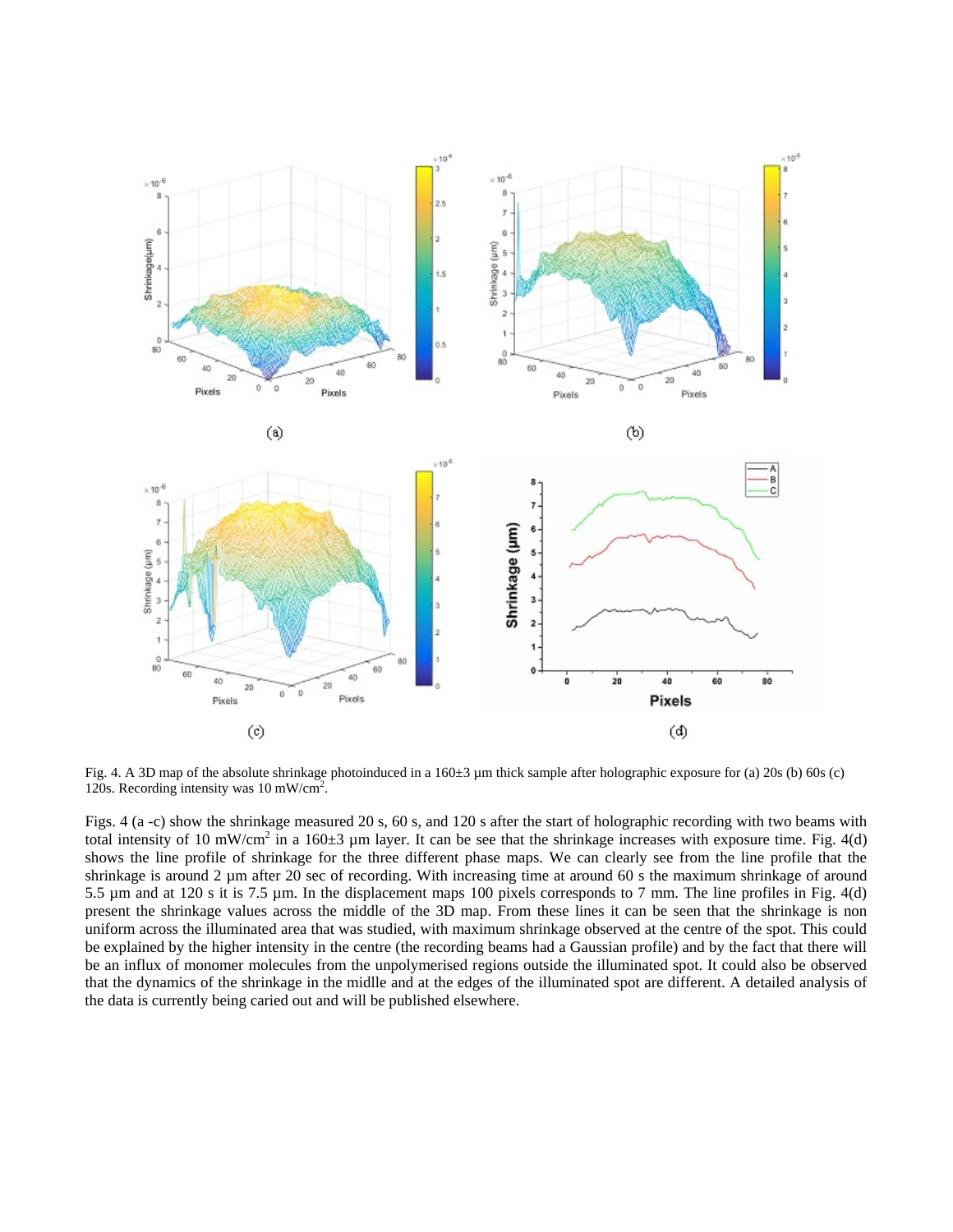#### **4. CONCLUSIONS**

We have demonstrated a whole-filed deformation measurement (caused by the photoinduced shrinkage of photopolymer film) using a phase shifting ESPI system. Recording was made in a 160 $\pm$ 3 µm thick layer. Phase shifted specklegrams were captured before holographic recording as well as after different times of recording. These phase shifted specklegrams were used to obtain unwrapped phase maps of the 3D before and after profiles which were then subtracted from each other to obtain the shrinkage profile as a phase map and finally the actual shrinkage 3D profile. It was observed that the shrinkage has its maximum in the center of the illumination spot and increases with the recording time. The dynamics of the shrinkage depends on the intensity of exposure, a result that was previously observed in acrylamide based photopolymers, but there the shrinkage was larger when a lower intensity was used. In the results presented here the diffusion of material from outside the illumination area will also influence the final result and could be the reason why the shrinkage at the edge, where the intensity is lower appears to be lower than the shrinkage at the middle of the illuminated spot. Further analysis of the results is required, including experiments in which the illumination spot is larger than the photopolymer sample area in order to eliminate the effect of diffusion from the unilluminated area. The current study will find an useful applications for the characterization of photosensitive polymer materials for holographic applications.

## **ACKNOWLEDGEMENT**

This work is supported by DIT Fiosraigh Research Scholarship programme. The authors would like to thank the School of Physics DIT and the Focas Research Institute for technical support. The authors would also like to acknowledge the financial support from Tier 2 grant funded by the Ministry of Education in Singapore (ARC2/15: M4020238).

#### **REFERENCES**

- [1]. Biles, J., "Holographic Color Filters for LCDs", SID 94 Digest, 403-406 (1994).
- [2]. Pu, A. and Psaltis,D, "High-density recording in photopolymer based holographic three-dimensional disks," Appl. Opt. 35, 2389–2398 (1996).
- [3]. Rhee, U. S., Caulfield, H. J., Shamir, J., Vikram, C. S. and Mirsalehi, M. M., "Characteristics of the DuPont photopolymer for angularly multiplexed page-oriented holographic memories," Opt. Eng. 32, 1839–1847(1993).
- [4]. Naydenova, I., Sherif, H., Mintova, S., Martin, S. and Toal, V. "Holographic recording in nanoparticle doped photopolymer," Proc. SPIE 6252, 625206 (2006).
- [5]. Hemmer, P., Shahriar, S., Ludman, J. and Caulfield, H. J., "Holographic Optical Memories," in "Holography for the New Millennium" eds. J. Ludman, H. J. Caulfield, and J. Riccobono, Springer-Verlang Newyork, 179-189 (2002).
- [6]. Yetisen, A. K.; Naydenova, I.; da Cruz Vasconcellos, F.; Blyth, J.; Lowe, C. R. Chem. Rev. 2014, 114 (20), 10654;
- [7]. Naydenova, I.; Grand, J.; T. Mikulchyk, Martin, S.; Toal, V.; Georgieva, V.; Thomas, S.; Mintova, S. Chem. Mater. 2015, 27, 6097.
- [8]. Martin,S., Feely,C.A. and Toal,V., "Holographic recording characteristics of an acrylamide based photopolymer," Appl. Opt. 36, 5757-5768, (1997)
- [9]. Mohesh Moothanchery, Izabela Naydenova, Viswanath Bavigadda, and Vincent Toal, "Shrinkage during holographic recording in photopolymer films determined by holographic interferometry,"Applied Optics. 52, pp. 8519-8527, Dec 2013
- [10]. M. Moothanchery, I. Naydenova, V. Bavigadda, S. Martin and V. Toal, "Real-time shrinkage studies in photopolymer films using holographic interferometry," Proc. SPIE, Vol. 8437, 8437I, (2012)
- [11]. Moothanchery, M., Naydenova, I., and Toal,V., "Study of the shrinkage caused by holographic grating formation in acrylamide based photopolymer film," Optics Express. 19, 13395-13404 (2011).